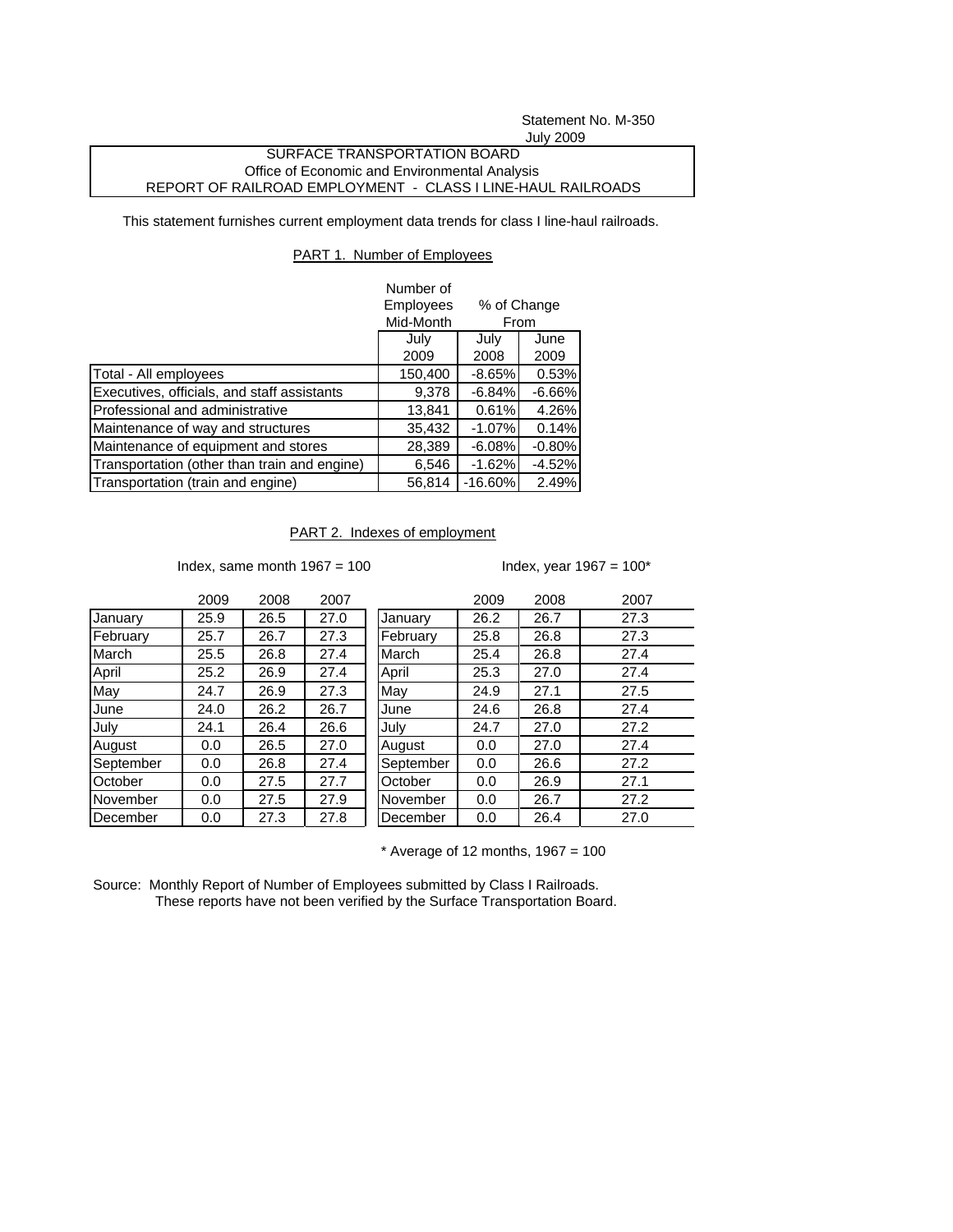| <b>CARRIER</b><br><b>July 2009</b> |        | L <sub>100</sub> | L200   | L300   | $L$ 400 | L500  | L600   | TOTAL   |
|------------------------------------|--------|------------------|--------|--------|---------|-------|--------|---------|
| BN - SF                            | 130500 | 1.765            | 4.070  | 9.289  | 6.921   | 1.215 | 14.097 | 37,357  |
| <b>CSX</b>                         | 121500 | 1.220            | 2,601  | 6.221  | 5,039   | 1.805 | 10.655 | 27,541  |
| CN/GTW                             | 114900 | 377              | 520    | 1.839  | 868     | 390   | 1,663  | 5,657   |
| (Includes all CN US Operations)    |        |                  |        |        |         |       |        |         |
| <b>KCS</b>                         | 134500 | 270              | 337    | 468    | 366     | 82    | 1.169  | 2,692   |
| <b>NS</b>                          | 117100 | 1.952            | 2.807  | 6.022  | 5.220   | 1.454 | 10.082 | 27.537  |
| <b>SOO</b>                         | 137700 | 141              | 298    | 593    | 379     | 146   | 866    | 2.423   |
| UP                                 | 139400 | 3,653            | 3.208  | 11.000 | 9.596   | 1.454 | 18.282 | 47,193  |
|                                    |        |                  |        |        |         |       |        |         |
| <b>TOTAL</b>                       |        | 9,378            | 13.841 | 35,432 | 28.389  | 6,546 | 56,814 | 150,400 |
|                                    |        |                  |        |        |         |       |        |         |
| <b>NRPC</b>                        | 103000 | 1,377            | 4,777  | 2,709  | 4,864   | 2,863 | 3,339  | 19,929  |
|                                    |        |                  |        |        |         |       |        |         |

|              | July          | July    | June          | % Change      |          |  |
|--------------|---------------|---------|---------------|---------------|----------|--|
|              | 2009          | 2008    | 2009          | Year          | Month    |  |
| L 100        | 9,378         | 10,067  | 10,047        | $-6.84%$      | $-6.66%$ |  |
| L200         | 13,841        | 13,757  | 13,276        | 0.61%         | 4.26%    |  |
| L 300        | 35,432        | 35,816  | 35,382        | $-1.07%$      | 0.14%    |  |
| L 400        | 28,389        | 30,227  | 28,619        | -6.08%        | $-0.80%$ |  |
| L500         | 6,546         | 6,654   | 6,856         | $-1.62%$      | $-4.52%$ |  |
| L600         | 56,814        | 68,123  | 55,434        | $-16.60%$     | 2.49%    |  |
| <b>TOTAL</b> | 150,400       | 164,644 | 149,614       | -8.65%        | 0.53%    |  |
|              |               |         |               | Ratio         | Ratio    |  |
|              | 1967          |         | 2009          | Corresp.      | Average  |  |
|              | <b>Months</b> |         | <b>Months</b> | <b>Months</b> | Month    |  |
| January      | 614,766       |         | 159,511       | 25.9          | 26.2     |  |
| February     | 610,335       |         | 156,997       | 25.7          | 25.8     |  |
| March        | 608,751       |         | 154,960       | 25.5          | 25.4     |  |
| April        | 611,136       |         | 154,263       | 25.2          | 25.3     |  |
| May          | 613,824       |         | 151,536       | 24.7          | 24.9     |  |
| June         | 624,153       |         | 149,689       | 24.0          | 24.6     |  |
| July         | 623,096       |         | 150,400       | 24.1          | 24.7     |  |
| August       | 619,419       |         | 0             | 0.0           | 0.0      |  |
| September    | 606,714       |         | 0             | 0.0           | 0.0      |  |
| October      | 597,271       |         | 0             | 0.0           | 0.0      |  |
| November     | 593,568       |         | 0             | 0.0           | 0.0      |  |
| December     | 590,100       |         | 0             | 0.0           | 0.0      |  |

Source: Monthly Report of Number of Employees submitted by Class I Railroads. These reports have not been verified by the Surface Transportation Board.